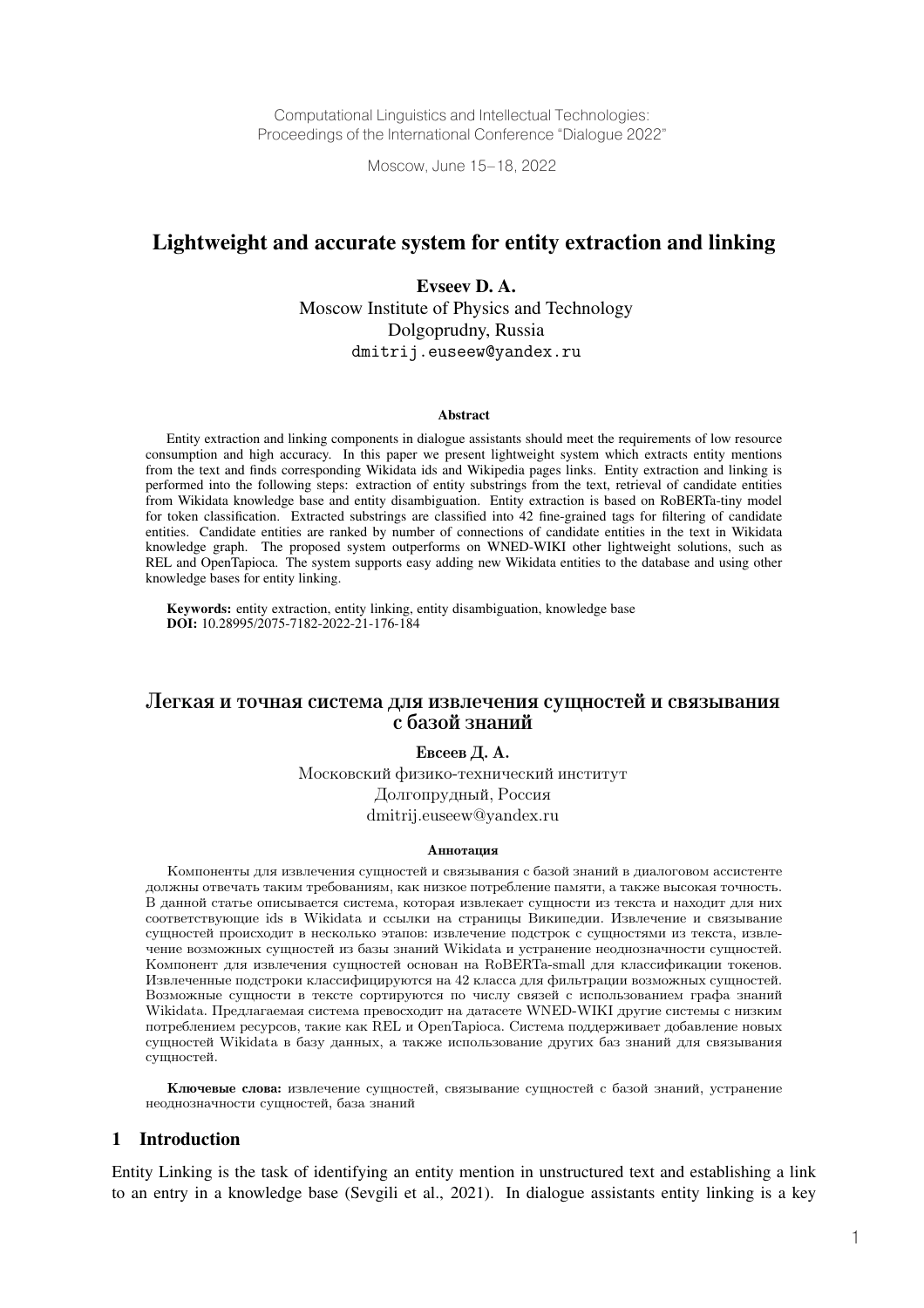component for natural language understanding, because entities in the utterance can help to detect user's intention to change the topic and facts from the knowledge base extracted for detected entities can be used for generation of meaningful response.

For parallel dialogue interaction with multiple users entity linking system in a dialogue assistant should be deployed in many replicas, so one of the requirements to EL system is low resource consumption. State-of-the-art entity linking systems are based on large pretrained Transformers (De Cao et al., 2020) or store entities inverted index in RAM (Wu et al., 2019). Lightweight solutions, which store entity embeddings in SOLite database (van Hulst et al., 2020) or use Wikidata (Vrandečić and Krötzsch, 2014) knowledge graph for entity disambiguation (Delpeuch, 2019), stored in Sol $r^1$  index, show low accuracy of entity linking.

In this paper we present lightweight (which can be deployed on an average laptop or desktop machine and does not need much RAM and GPU) and fast entity linking system which can be used in dialogue assistants. The system consists of the following components: identifying entity mention in text, retrieve of candidate entities from the knowledge base, entity mention classifier by types and entity disambiguation using Wikidata knowledge graph and Wikipedia hyperlinks graph. RoBERTa-tiny (Liu et al., 2019) model is used for token classification into three classes: beginning of the entity mention, inside the entity mention and tokens which do not belong to any entity. Detected mentions are classified into 42 tags according to Wikidata entity types with another RoBERTa-tiny model. Candidate entities for the mentions are retrieved from the inverted index in SQLite database with FTS5 extension which supports full text search by entity mentions. For training of RoBERTa model we preprocessed Wikipedia pages with hyperlinks to obtain a dataset of paragraphs annotated with entity mentions and corresponding classes. After filtering we find connections of candidate entities for a mention with candidate entities for other mentions using the knowledge graph. The knowledge graph is stored in the same SQLite database as inverted index which is not loaded into RAM. The proposed system outperforms on WNED-WIKI (Petroni et al., 2020) OpenTapioca and REL. The system does not need pretrained entity embeddings which results in easy adding of new Wikidata entities into the database without need to retrain the models. The system supports entity linking over other knowledge bases provided that the tags of entity type classification model were mapped to knowledge base types.

# 2 Related work

TagME (Ferragina and Scaiella, 2011) is one of the first entity linking systems, which finds Wikipedia page links for entity mentions in text and uses Wikipedia hyperlinks graph for entity disambiguation. Further improvement of entity linking systems was connected with neural network architectures. In the work of (Ganea and Hofmann, 2017) candidate entities are ranked by bilinear form of entity embedding  $x_e$  and embeddings of tokens  $x_w$  of K-word local context  $c = \{w_1, ..., w_K\}$  (1):

$$
\psi(e,c) = \sum_{w \in c} \beta(w) e_w^T B x_w,\tag{1}
$$

Global disambiguation, exploiting document-level coherence of entities is performed with CRF-based model. In the system (Le and Titov, 2018) bilinear form is calculated between embeddings of pairs of entities for global disambiguation. In (Le and Titov, 2019) the dataset for training of the model (Le and Titov, 2018) was extended with unlabeled texts with extracted mentions. Candidate entities for the mentions were scored by collective agreement using Wikipedia hyperlinks graph and the entity with the highest score was considered as an answer. In REL (van Hulst et al., 2020) entity disambiguation is based on calculation of bilinear form between entity and context embeddings and entity embeddings for different mentions, the same as in (Le and Titov, 2018). REL system is lightweight because it uses SQLite database for storing entity embeddings. In the approach of (Martins et al., 2019) LSTM is used to extract entity mentions and obtain context embeddings.

In (Kolitsas et al., 2018) all possible n-grams in the sentence were considered as mentions. Entity disambiguation is performed by dot products of candidate entity embeddings and mention embeddings,

<sup>1</sup> https://solr.apache.org/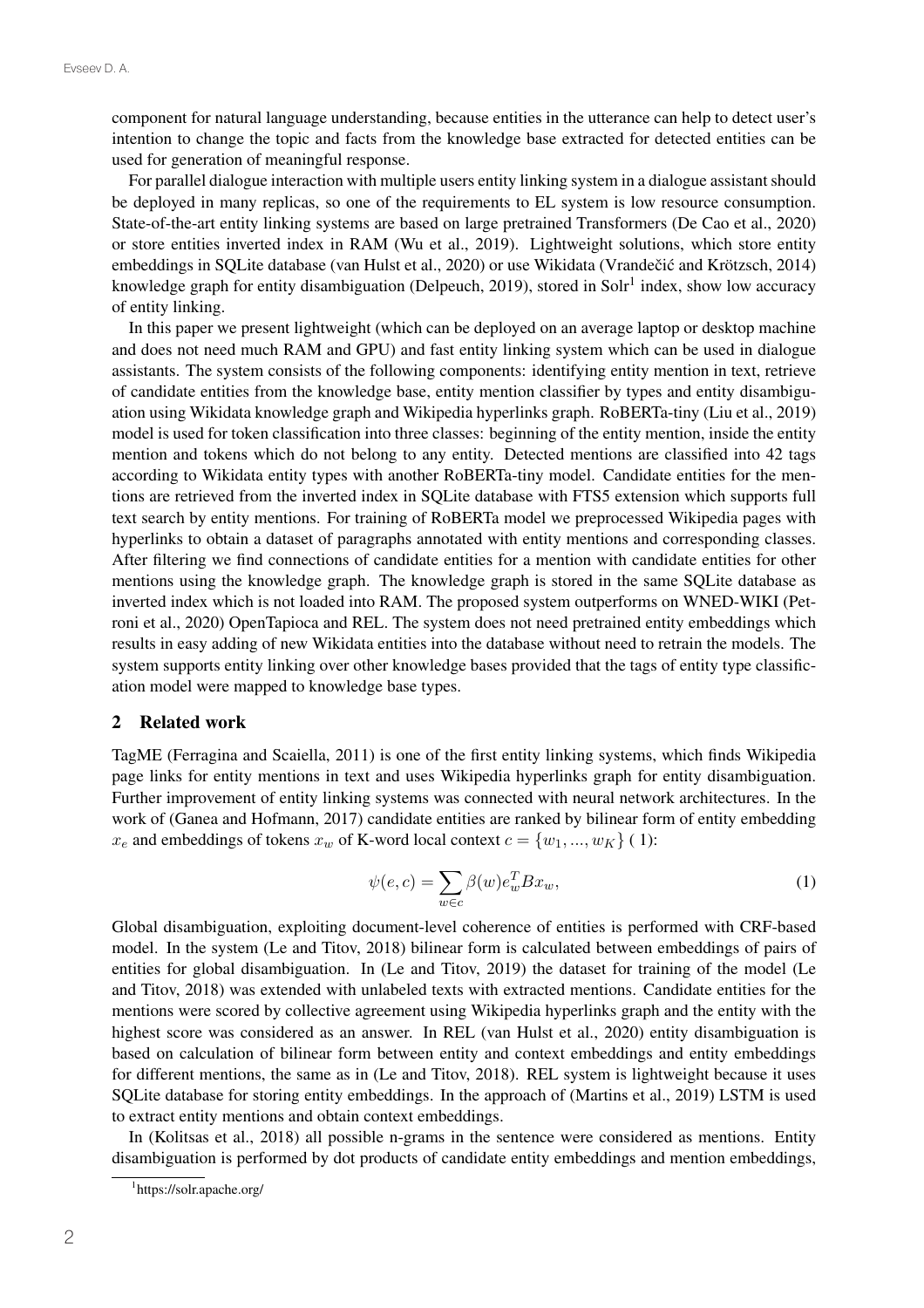obtained with LSTM with attention.

Every entity in the knowledge base has the type, (in Wikidata it is defined with the relation P31, "instance of", for example, <Moscow, instance of, city>). In (Raiman and Raiman, 2018) entity types are used for filtering of candidate entities. The document tokens are fed into BiLSTM to obtain mention embeddings, which are fed into dense layer for classification into classes corresponding to types.

In OpenTapioca system (Delpeuch, 2019) candidate entities are ranked by the popularity which is calculated by a log-linear combination of number of statements  $n_e$  of entity entity e, site links  $s_e$  and its PageRank  $r(e)$ . Global disambiguation is performed with similarity metrics  $s(e, e')$  (the probability that two such one-step random walks starting from  $e$  and  $e'$  end up on the same item), which are combined using the Markov chain to obtain the score for each entity.

BLINK (Ledell Wu, 2020) retrieves candidate entities from Faiss index of description embeddings. Top N candidate entities descriptions are re-ranked with cross-encoder: the text with entity mention and description of every entity, separated with [SEP]-token, are fed into BERT and dense layer on top of [CLS] hidden state is used for classification into two classes: 1 - entity description corresponds to the mention , 0 - otherwise.

GENRE entity linking system (De Cao et al., 2020) is based on generative model (pretrained BART (Lewis et al., 2019)). GENRE can function in two modes: entity disambiguation, when the text is fed into the model and it generates the text annotated with Wikipedia page links in place of entity mentions, and entity linking, when the entity mention is marked with special token and the model generates the page title.

ExtEnD (Barba et al., 2022) system solves entity disambiguation task the same way as extractive question answering systems. ExtEnD is based on Longformer (Beltagy et al., 2020) which takes as input text with entity mention, marked with special tokens, and candidate Wikipedia page titles, separated with special tokens. The model is trained to find spans of the correct page title.

## 3 System for entity extraction and linking

The proposed entity linking system consists of the following components: identifying entity mentions in text, classification of entity mentions by types, retrieval of candidate entities from the database, disambiguation of candidate entities using Wikipedia hyperlinks graph.

### 3.1 Entity recognition

Entity recognition is implemented as classification of text tokens into three classes: "B-ENT" for beginning of the entity mention, "I-ENT" for inner part of the mention and "O" for other tokens. Text tokens are fed into pretrained Tranformer (RoBERTa-tiny), Transformer hidden states are fed into dense layer for token classification.

We trained the model on the dataset of preprocessed Wikipedia pages. The process of page annotation includes the following steps:

- 1. we extracted all hyperlinks from the page with the corresponding mentions  $m_1^h, ..., m_N^h$ ;
- 2. for the page and every hyperlink  $h_i$  on the page we extracted all Wikipedia surface forms  $m_{i1}^s, ..., m_{iK}^s$  using the anchor dictionary (the dictionary where a key is a page title and a value is the list of mentions of the page in Wikipedia);
- 3. we annotate the tokens of hyperlink mentions  $m_1^h, ..., m_N^h$  with BIO-markup;
- 4. we find substrings which correspond to surface forms  $m_{11}^s, ..., m_{1K}^s, ..., m_{N1}^s, ..., m_{NK}^s$  and annotate with BIO-markup.

The dataset contains 130K samples in train set and 2K samples in valid set. RoBERTa-tiny, trained on the dataset, achieves F1=83.2 on valid set and F1=82.6 on test set.

Extraction of more or less entities from the text can be controlled with a threshold in token classification model ( A.1).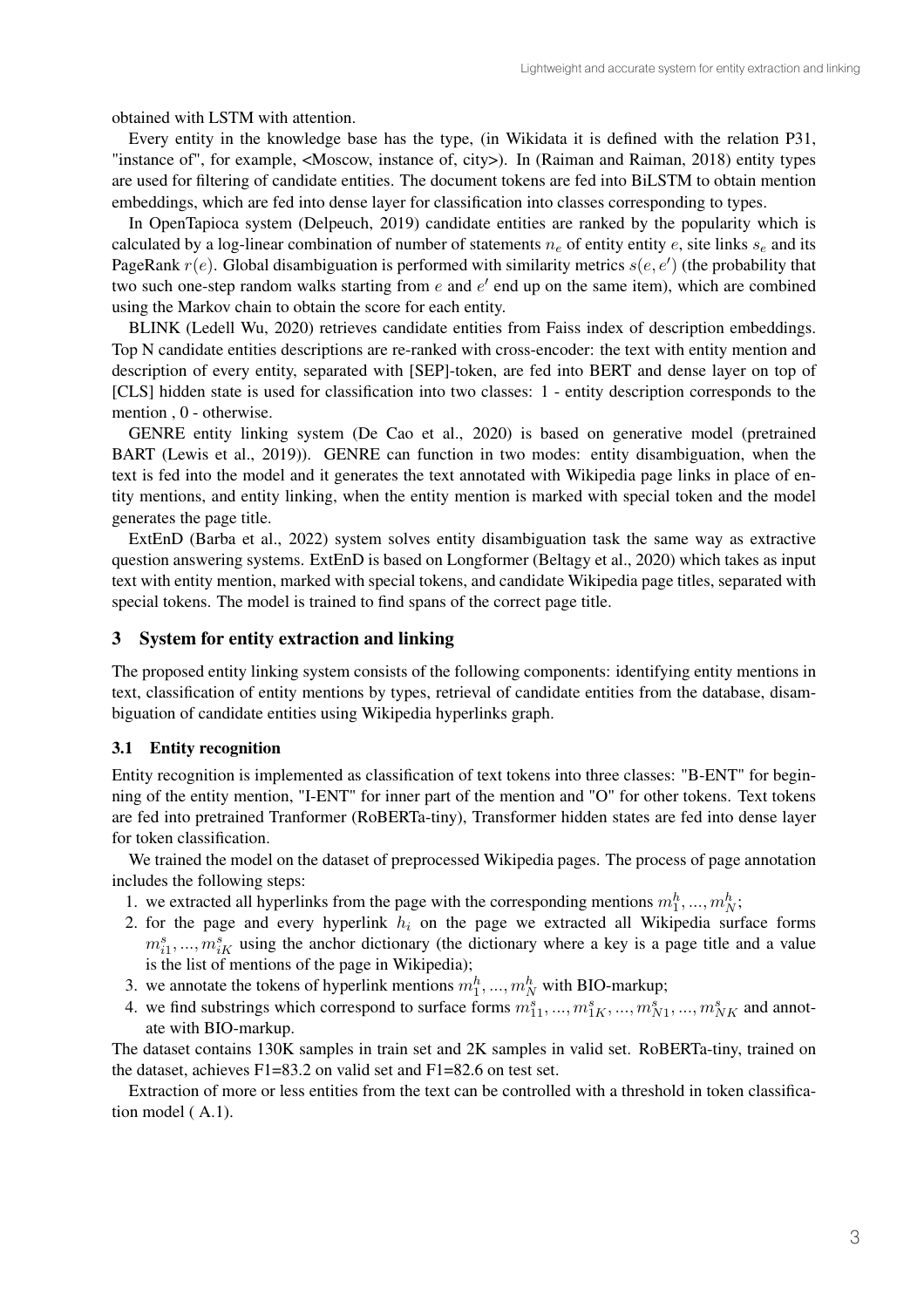

Figure 1: Type classification

# 3.2 Classification of entity mentions by types

Every entity in Wikidata has the relation P31 ("instance of") or P279 ("subclass of"), for example, <"Forrest Gump", "instance of", "film">. Entity types are useful for entity disambiguation. For example, in the sentence "Forrest Gump was directed by Robert Zemeckis." the type "film" of the mention "Forrest Gump" helps to choose the entity Q134773 ("Forrest Gump", film) instead of entities Q552213 ("Forrest Gump", novel) and Q3077690 ("Forrest Gump", fictional character).

Wikidata contains about 35K types (objects in triplets <entity, P31, type>). We united Wikidata types into 43 types ( A.2), for example, Wikidata types "film", "television series", "animated feature film", "feature film", "animated film", "television program" we merged into the type "FILM". All Wikidata entities and corresponding Wikipedia page titles we annotated with these 43 tags.

For classification of entity mentions by types we feed text tokens into Transformer encoder (RoBERTatiny in our case). Mention embeddings are obtained by averaging of Transformer hidden states for mention tokens. Mention embeddings are fed into dense layer for classification into 42 classes corresponding to types (Figure 1).

For training of the model we processed paragraphs from Wikipedia pages with hyperlinks. For every hyperlink in the paragraph we found mention spans and the type for the hyperlink page title. We cut long paragraphs to the maximum length of 512 RoBERTa subtokens and left only paragraphs with at least two hyperlinks. The dataset contains 100K in train set and 2K in valid set. The trained model achives F1=79.6 on WNED-WIKI dataset.

# 3.3 Entity disambiguation with Wikidata graph

In some cases correct entities for the mention are hard to disambiguate based on types. For example, in the sentence "Barcelona defeated Napoli with the score 4:2." the mention "Barcelona" corresponds to the entity Q7156 (FC Barcelona) and in the sentence "Barcelona defeated Valencia BC in the last match." "Barcelona" is Q54893 (FC Barcelona Basquet). We use connections between candidate entities for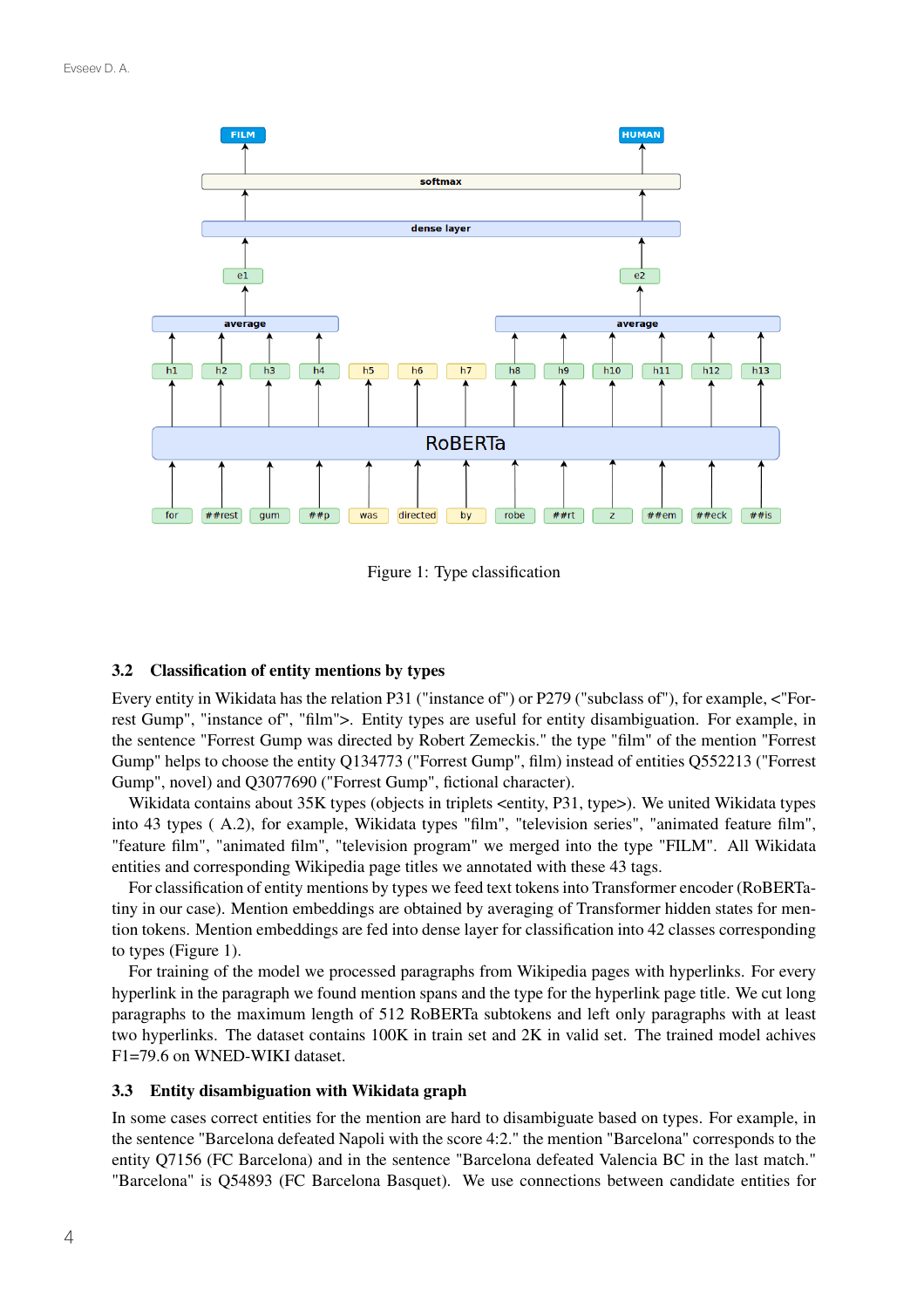

Figure 2: Global disambiguation

different mentions in the text in Wikidata knowledge graph and Wikipedia hyperlinks graph (Figure 2). Entities in Wikidata are mapped to corresponding Wikipedia pages, so we used both relations between entities in Wikidata and edges between pages in Wikipedia in hyperlinks graph. In the former sentence FC Barcelona and "Napoli" (Q2641 (S.S.C. Napoli) are connected with the edge "P31" (isntance of) and the node Q476028 (association football club) and with the edge "P641" (sport) and the node Q2736 (association football).

Disambiguation of entities for mention  $m$  in text (for example, entities {"Q7156", "Q54893"} for mention "Barcelona" in the sentence "Barcelona defeated Napoli with the score 4:2.") was inspired by (Usbeck et al., 2014). For each entity  $e^i_j \in C^i = \{e^i_1,...,e^i_{Ni}\}$  for mention  $m^i$  we find all entities in Wikidata connected with  $e_j^i$  with outgoing edges (the edges in directed graph that begins in  $e_j^i$ ). In Figure 2 the edge, outgoing from the entity Q7156, connects Q7156 and Q29. We build a graph  $G_k = (V_k, E_k)$ , where  $V_0 = \{C^1, ..., C^N\}$  (candidate entities),  $E_0 = \emptyset$ ,  $E_1$  are edges outgoing from the nodes  $V_0$ ,  $V_1$ are found as follows ( 2):

$$
V_1 = V_0 \bigcup \{ y : \exists x \in V_i \land (x, y) \in E_1 \}
$$
\n
$$
(2)
$$

All nodes  $x, y \in V_1$  we initialize with authoritative values  $x_a = \frac{1}{|V_1|}$  and hub values  $x_h = \frac{1}{|V_1|}$  and iterate k times ( 3):

$$
x_a \leftarrow \sum_{(y,x)\in E_1} y_h, y_h \leftarrow \sum_{(y,x)\in E_1} x_a \tag{3}
$$

After k iterations all candidate entities  $e_j^i \in C^i$  for mention  $m^i$  have corresponding values  $x_{aj}^i$ , candidate entities are sorted by  $x_{aj}^i$ .

#### 4 Evaluation

The proposed entity extraction and linking system was tested on WNED-WIKI dataset. The system outputs three confidences: the Levenshtein distance between the mention (entity substring in text) and Wikidata entity title, the confidence of entity type classification model (Section 3.2) and the score of proximity with other mentions in Wikidata graph (Section 3.3). The final confidence was obtained as linear combination of these confidences and if the confidence is lower than the threshold, the entity mention was considered as not found in Wikidata.

WNED-WIKI dataset contains 6.8K samples with mentions from Wikipedia paragraphs and corresponding page titles. The proposed system outperforms REL (van Hulst et al., 2020) and OpenTapioca (Delpeuch, 2019) on WNED-WIKI (Table 1). OpenTapioca disambiguates candidate entities by the number of connections between entities for different mentions is Wikidata graph. REL is based on ranking of candidate entities by dot products of entity and context embeddings. Global disambiguation in REL is performed by calculation of dot products of candidate entity embeddings for different mentions, but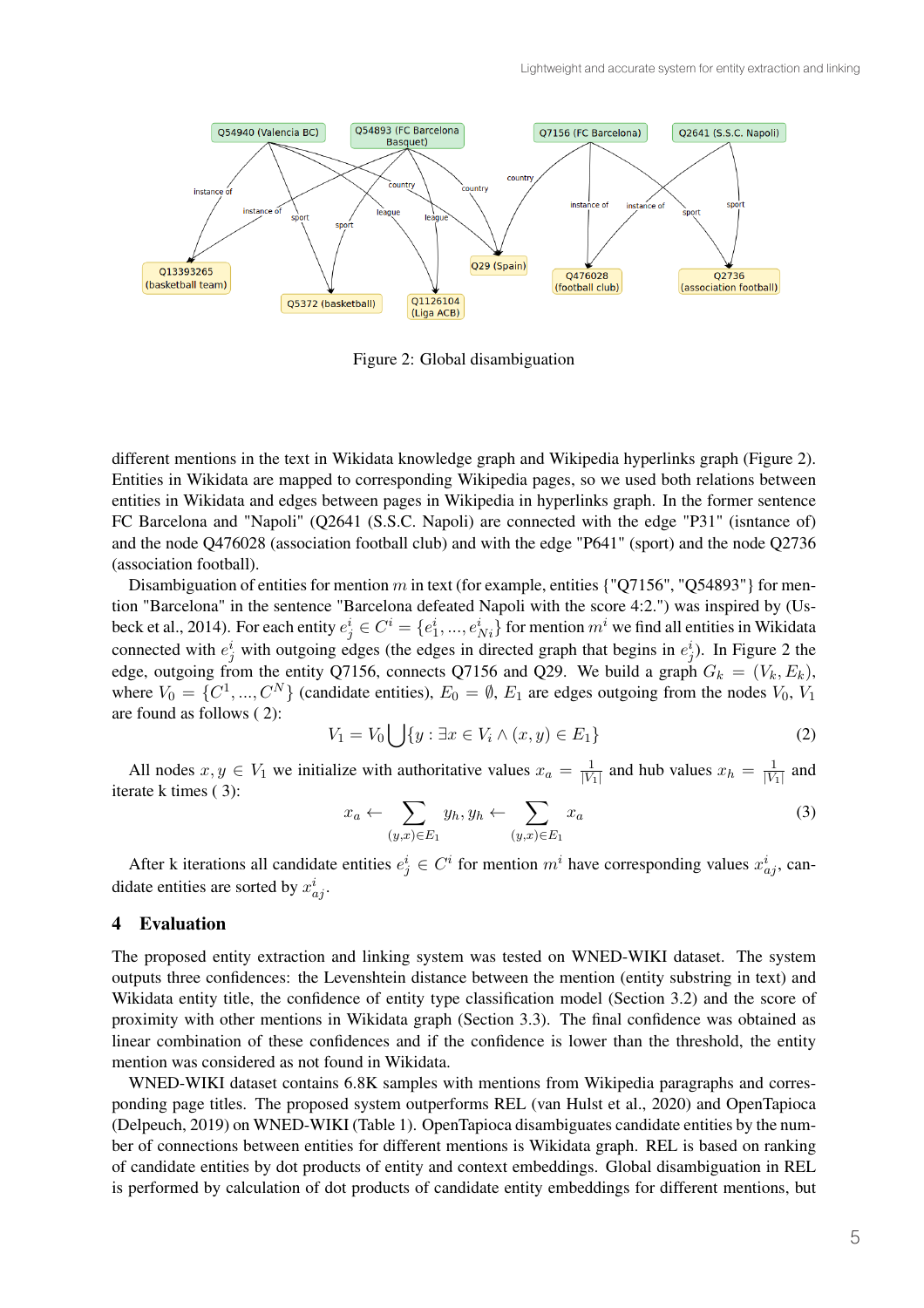the system does not use explicit information about connections between entities in Wikidata knowedge graph. Our system performs both local disambiguation (filtering of candidate entities by types obtained from type classification model) and global disambiguation by proximity of candidate entities in Wikidata.

GENRE, ExtEnD and BLINK systems achieve high F1 because they are based on powerful methods of page title generation (GENRE), extraction of page title span from the list of candidate titles (ExtEnD) and cross-attention between text and candidate entity description (BLINK) with large pretrained Transformers. GENRE is an encoder-decoder model with two modes:

• taking text with entity mention marked with special tokens as input and generating the page title;

• taking text as input and generating the same text where entity mentions are replaced with page titles. Generation of page titles in autoregressive way, token-by-token, allows to learn relations between context and entity name.

The main component of ExtEnD system is a Longformer which recieves the text where the entity mention is marked with special tokens, and the list of candidate pages titles. The model is trained to extract the span of correct page title the same way as extractive question answering models. Longformer hidden states are fed into two dense layers, the first defines the probability of the token to be the span start, the second - the span end. Cross-attention in Transformer architecture between page title, entity mention and text tokens leads to effective learning of relationship between page title and context.

BLINK system consists of two components: extraction of candidate entities from Faiss index and re-ranking of entities. At re-ranking step the text with entity mention replaced with special token and candidate entity description are fed into BERT and dense layer on top of CLS-token hidden state is used for classification of the description into two classes: 1 - if the description correponds to the context, 0 otherwise.

Large pretrained Transformers in GENRE and ExtEnD result in high quality, but using Longformer in ExtEnD leeds to low inference speed. In GENRE prefix tree of 6M Wikipedia pages is loaded to RAM and requires 6.1 Gb. Also, GENRE and ExtEnD does not support zero-shot transfer to other knowledge bases. BLINK system is zero-shot: the entity is defined only by short text description, but the entities index (5.3 M) is loaded into RAM which requires 37.5 Gb. Cross-encoding of text and entity descriptions in BLINK is slower compared with other methods (Table 1) because the input text should be fed into BERT the number of times equal to the number of candidate entities. To obtain memory requirements of the models we launched each of the models on Nvidia DGX-1 server with Tesla P100 GPUs and inferred on WNED-WIKI dataset.

The proposed system shows lower F1 than GENRE, BLINK and ExtEnD on WNED-WIKI, but is fast and much more lightweight and can be used on an average laptop or desktop computer. Our system is based on RoBERTa-tiny for entity extraction and type classification and stores entity inverted index and Wikidata graph in SQLite database (2.5 Gb on disk, 42.9 M rows) which is not loaded into RAM ( ??). Moreover, our system does not need pretraining of entity embeddings and therefore supports easy adding of new Wikidata entity (with one insert query to SQLite database) and transfer to other knowledge bases, provided that the types of entities in the knowledge base were mapped to tags of entity type classification model.

| Model        | RAM, Gb | GPU, Gb | WNED, micro F1 | Inference time, per 1 sample |
|--------------|---------|---------|----------------|------------------------------|
| Our system   | 1.9     | 1.4     | 68.2           | 0.15                         |
| <b>GENRE</b> | 9.7     | 2.8     | 87.4           | 0.15                         |
| <b>BLINK</b> | 37.5    | 1.1     | 75.5           | 0.61                         |
| ExtEnD       | 4.5     | 2.5     | 88.8           |                              |
| <b>REL</b>   | 2.0     | 0.95    | 41.4           | 0.17                         |
| OpenTapioca  | 4.4     |         | 26.8           | 0.21                         |

Table 1: Comparison of the proposed entity linking system with other solutions

To define the contribution of entity linking system components into the metrics, we tested entity linking system on WNED-WIKI in two settings: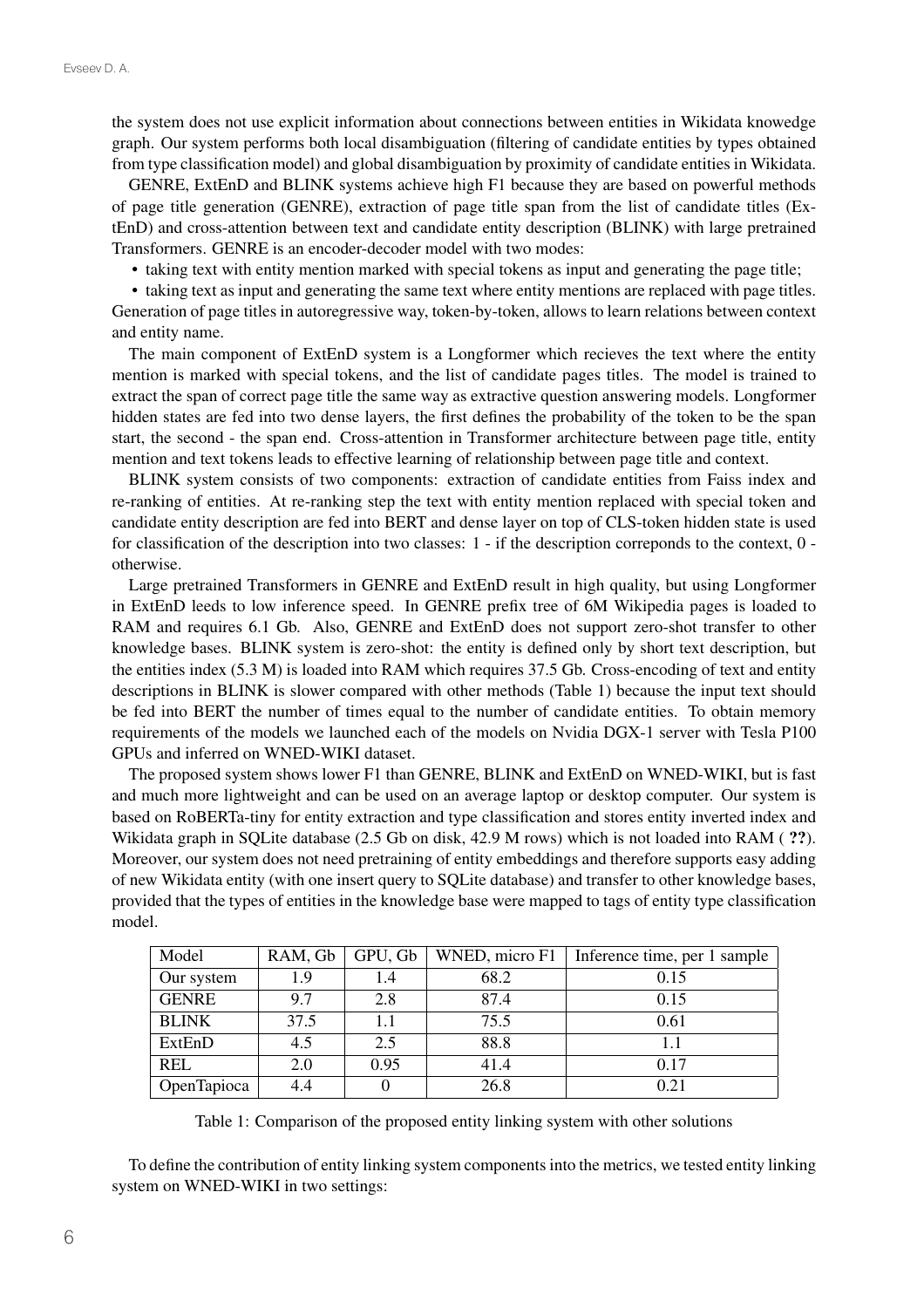- using only entity type classification component for entity disambiguation;
- using both entity type classification and entity disambiguation with Wikidata graph.

In the former setting we achieved micro F1 of 49.8 on WNED-WIKI, in the latter setting - 68.2. The results indicate that connections in Wikidata and Wikipedia between entities in text for different mentions are significant for entity disambiguation and improve the metrics relative to using only entity type classification by about 18 points. For example, in the sample from WNED-WIKI "Towns within the division include Pipers River, Scottsdale, Evandale, Swansea, ..." for the mention "Swansea" the system in setting with using for disambiguation only entity types chooses the wrong entity Q23051 ("Swansea"). Wikidata graph helps to define to correct entity Q986654 ("Swansea, Tasmania"), because most of the locations in the sample text are connected with the entity Q34366 ("Tasmania").

### 5 Conclusion

In this work, we have described the system for entity extraction and linking. The system performs detection of entity mentions in the text, candidate entities retrieval, entity classification by types with RoBERTa-based model and entity disambiguation using Wikidata knowledge graph. The system is lightweight: entity extraction and type classification components are based on RoBERTa-tiny model, entities inverted index and Wikidata are stored in SQLite database, which is not loaded into RAM. Our system outperforms other lightweight solutions on WNED-WIKI dataset due to combination of local disambiguation based on filtering of candidate entities with type classification component and global disambiguation by proximity of candidate entities in Wikidata knowledge graph.

### References

- Edoardo Barba, Luigi Procopio, and Roberto Navigli. 2022. ExtEnD: Extractive entity disambiguation. // *Proceedings of the 60th Annual Meeting of the Association for Computational Linguistics*, Online and Dublin, Ireland, May. Association for Computational Linguistics.
- Iz Beltagy, Matthew E Peters, and Arman Cohan. 2020. Longformer: The long-document transformer. *arXiv preprint arXiv:2004.05150*.
- Nicola De Cao, Gautier Izacard, Sebastian Riedel, and Fabio Petroni. 2020. Autoregressive entity retrieval. *arXiv preprint arXiv:2010.00904*.
- Antonin Delpeuch. 2019. Opentapioca: Lightweight entity linking for wikidata. *arXiv preprint arXiv:1904.09131*.
- Paolo Ferragina and Ugo Scaiella. 2011. Fast and accurate annotation of short texts with wikipedia pages. *IEEE software*, 29(1):70–75.
- Octavian-Eugen Ganea and Thomas Hofmann. 2017. Deep joint entity disambiguation with local neural attention. *arXiv preprint arXiv:1704.04920*.
- Nikolaos Kolitsas, Octavian-Eugen Ganea, and Thomas Hofmann. 2018. End-to-end neural entity linking. *arXiv preprint arXiv:1808.07699*.
- Phong Le and Ivan Titov. 2018. Improving entity linking by modeling latent relations between mentions. *arXiv preprint arXiv:1804.10637*.
- Phong Le and Ivan Titov. 2019. Boosting entity linking performance by leveraging unlabeled documents. *arXiv preprint arXiv:1906.01250*.
- Martin Josifoski Sebastian Riedel Luke Zettlemoyer Ledell Wu, Fabio Petroni. 2020. Zero-shot entity linking with dense entity retrieval. // *EMNLP*.
- Mike Lewis, Yinhan Liu, Naman Goyal, Marjan Ghazvininejad, Abdelrahman Mohamed, Omer Levy, Ves Stoyanov, and Luke Zettlemoyer. 2019. Bart: Denoising sequence-to-sequence pre-training for natural language generation, translation, and comprehension. *arXiv preprint arXiv:1910.13461*.
- Yinhan Liu, Myle Ott, Naman Goyal, Jingfei Du, Mandar Joshi, Danqi Chen, Omer Levy, Mike Lewis, Luke Zettlemoyer, and Veselin Stoyanov. 2019. Roberta: A robustly optimized bert pretraining approach. *arXiv preprint arXiv:1907.11692*.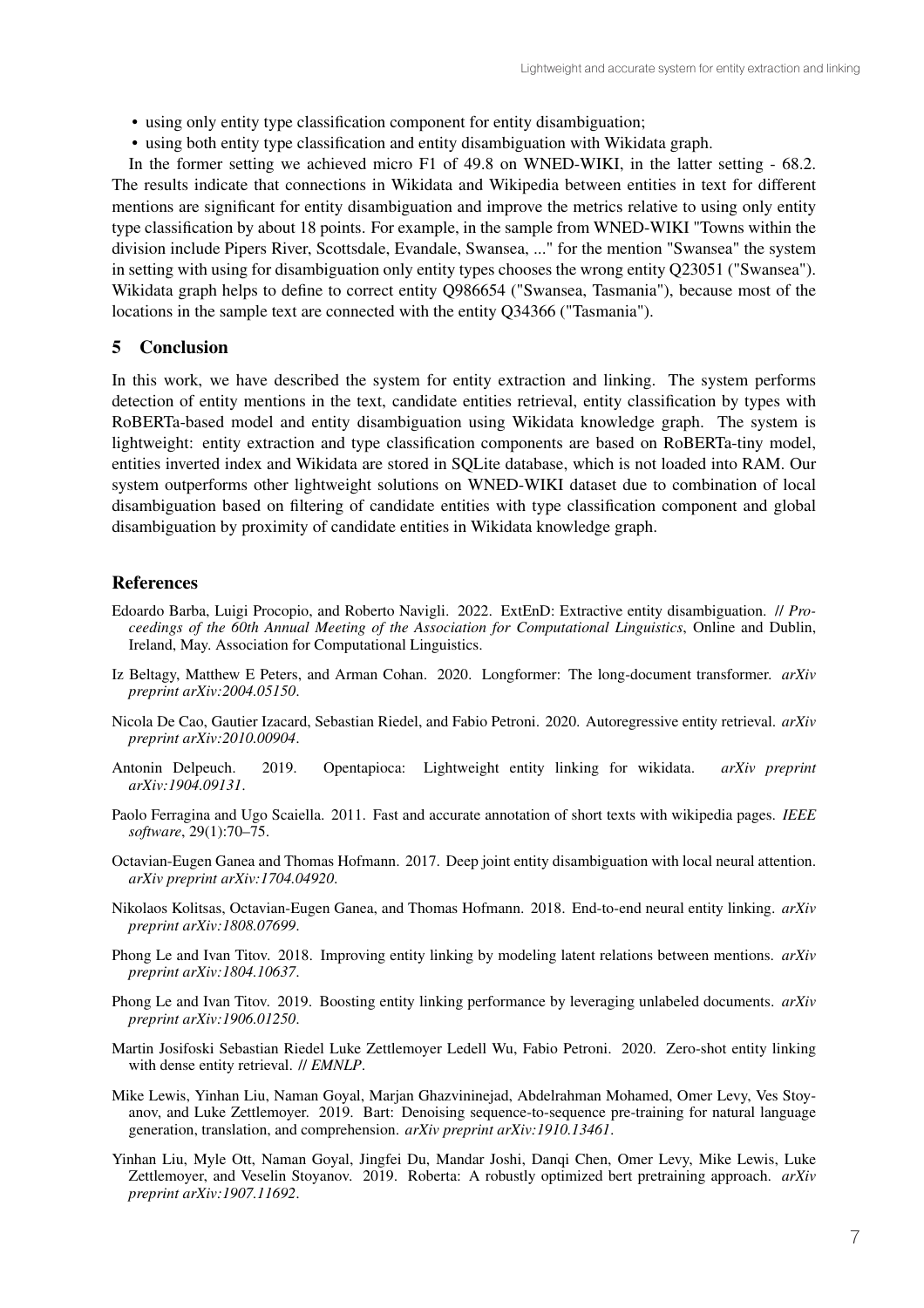- Pedro Henrique Martins, Zita Marinho, and André FT Martins. 2019. Joint learning of named entity recognition and entity linking. *arXiv preprint arXiv:1907.08243*.
- Fabio Petroni, Aleksandra Piktus, Angela Fan, Patrick Lewis, Majid Yazdani, Nicola De Cao, James Thorne, Yacine Jernite, Vladimir Karpukhin, Jean Maillard, et al. 2020. Kilt: a benchmark for knowledge intensive language tasks. *arXiv preprint arXiv:2009.02252*.
- Jonathan Raiman and Olivier Raiman. 2018. Deeptype: multilingual entity linking by neural type system evolution. // *Proceedings of the AAAI Conference on Artificial Intelligence*, volume 32.
- Ozge Sevgili, Artem Shelmanov, Mikhail Arkhipov, Alexander Panchenko, and Chris Biemann. 2021. Neural entity linking: A survey of models based on deep learning.
- Ricardo Usbeck, Axel-Cyrille Ngonga Ngomo, Michael Röder, Daniel Gerber, Sandro Athaide Coelho, Sören Auer, and Andreas Both. 2014. Agdistis-graph-based disambiguation of named entities using linked data. // *International semantic web conference*, P 457–471. Springer.
- Johannes M van Hulst, Faegheh Hasibi, Koen Dercksen, Krisztian Balog, and Arjen P de Vries. 2020. Rel: An entity linker standing on the shoulders of giants. // *Proceedings of the 43rd International ACM SIGIR Conference on Research and Development in Information Retrieval*, P 2197–2200.
- Denny Vrandečić and Markus Krötzsch. 2014. Wikidata: a free collaborative knowledgebase. *Communications of the ACM*, 57(10):78–85.
- Ledell Wu, Fabio Petroni, Martin Josifoski, Sebastian Riedel, and Luke Zettlemoyer. 2019. Scalable zero-shot entity linking with dense entity retrieval. *arXiv preprint arXiv:1911.03814*.

# A Appendix

#### A.1 Confidence threshold for tags in token classification model

The softmax layer in token classification model outputs confidences of every class for the token (B-ENT, I-ENT, 0). We do not follow the strategy of choosing the label  $L_{ij}$  with maximal confidence  $p_{ij}$  for the token  $t_i$ . Instead, we set a threshold and choose the maximum of B-ENT and I-ENT confidences (if it is below the threshold) and O-tag otherwise ( 4):

$$
L_i = \begin{cases} \text{B-ENT}, & p_{i,b-ent} > p_{i,i-ent} \& p_{i,b-ent} > thres\\ \text{I-ENT}, & p_{i,i-ent} > p_{i,b-ent} \& p_{i,i-ent} > thres\\ 0 & \text{otherwise} \end{cases} \tag{4}
$$

The example of regulation of entity extraction with the threshold (the sample from WNED-WIKI dataset): if the threshold of B-ENT and I-ENT is 0.7, the model extracts from the sentence "Noel Mary Purcell was an Irish rugby union and water polo player." substrings "Noel Mary Purcell" and "Irish", if the threshold is 0.1, the substrings "rugby union" and "water polo" are also extracted as entities.

# A.2 Tags for entity classification

Tags of entity type classification model were mapped with types of entities in Wikidata (types are defined with the relation P31 ("instance of"), for example,  $\langle$ "Forrest Gump", "instance of", "film">). The table 2 contains entity tags and corresponding entity types. For example, the tag "RIVER" is mapped to the type Q4022 ("river").

Using this mapping, we found tags for all Wikidata entities. The search of types was recursive (if the entity has the type which does not correspond to any tags, we found the types of the type, and so on till the one of the types matched any tag, the recursion depth was constrained to 10 steps). If no tag was found, the entity was assigned to "MISC" ("miscellaneous") tag.